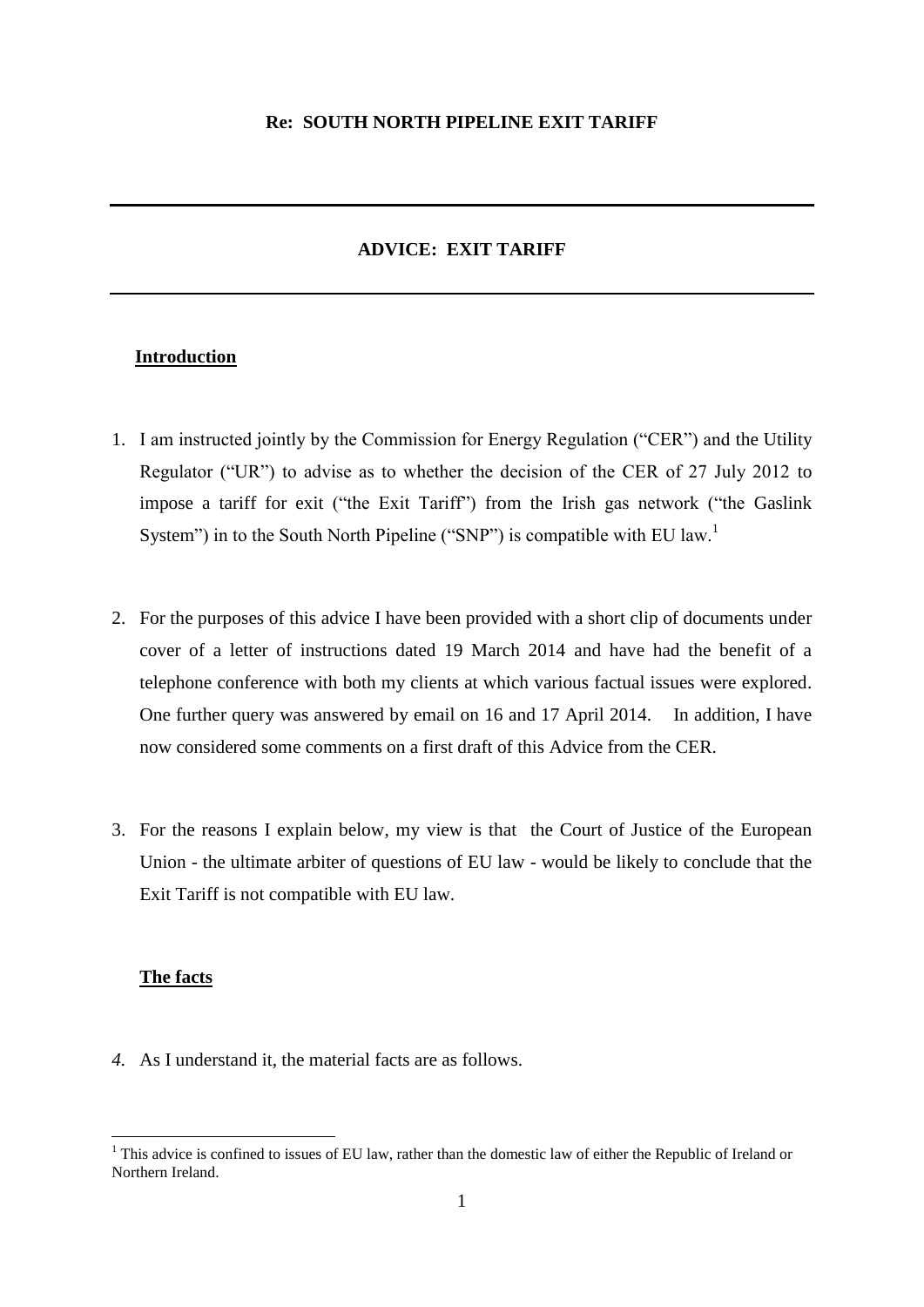## *The pipelines*

1

- 5. The Republic of Ireland is connected to Great Britain by two gas pipelines known as IC1 and IC2 ("the ICs") with an entry point at Moffat in Scotland. IC1 was built in 1993 and has a capacity of 17 mcm/d.<sup>2</sup> IC2 was built in 2002 and has a capacity of 23 mcm/d. The total amount of gas that can be shipped at any one time through IC1 and IC2 is limited to 23 mcm/d. This is due to the technical limits of the equipment at Brighouse Bay, near Moffat. The CER considers that the annual required revenue for both IC1 and IC2 is  $\epsilon$ 50 million.
- 6. Both IC1 and IC2 are in regular use. Occasionally, peak demand in the Republic of Ireland exceeds 23 mcm/d. There is an additional gas entry point at Inch which provides a further gas supply to the Republic of Ireland, although 95% of demand within the Republic of Ireland is satisfied by gas shipped over the ICs. The practical effect is that IC1 and IC2 provide security of supply in the event that one or other pipeline fails.
- 7. Northern Ireland is connected to Great Britain by a gas pipeline known as the Scotland Northern Ireland Pipeline ("SNIP") with an entry point at Moffat. SNIP is the sole source of gas supply in Northern Ireland (except the SNP) and is able to meet Northern Ireland's maximum demand.
- 8. The SNP was built by BGÉ(NI), a Transmission System Operator in Northern Ireland. It connects to the Irish gas system at Gormanston in the Republic of Ireland. Specifically, SNP connects to IC2 (but not IC1). The SNP has a maximum flow of 5 mcm/d.

 $2^2$  For the purposes of this Advice I have referred to "mcm" rather than "mscm" as I understand there is no material difference for present purposes.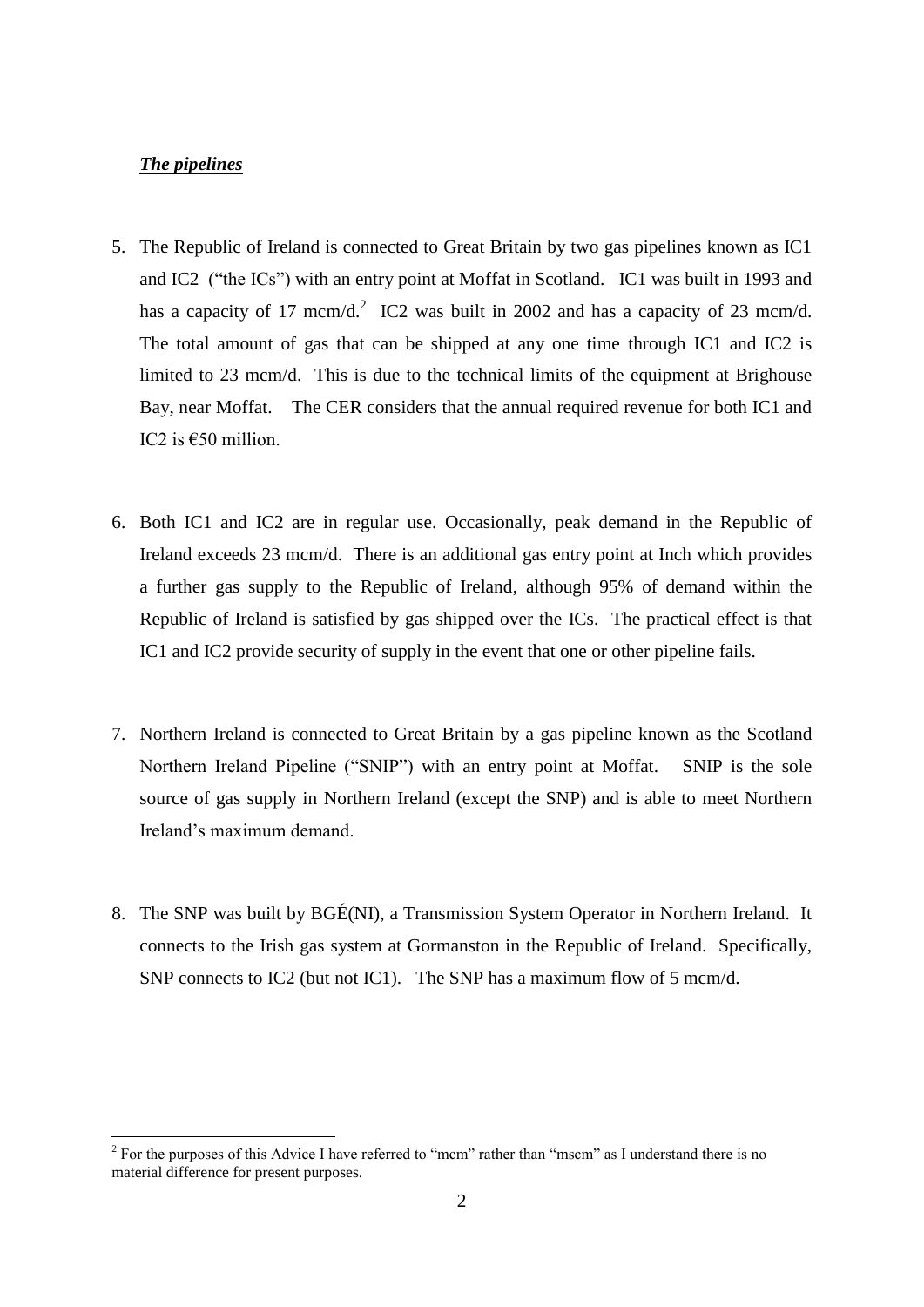- 9. My instructions explain that the SNP "spans the regulatory jurisdictions of CER (ROI) and UR (NI) and is part of the Northern Irish Regulatory Asset Base." The costs of both SNIP and SNP are recouped through the NI transmission tariff.
- 10. The effect is to provide Northern Ireland with a second means by which to access gas shipped from Great Britain (via IC2 and the SNP). In practice however, those sections of the SNP within Northern Ireland are used to distribute gas flowing from the SNIP, but the SNP is not used to ship gas from the Republic of Ireland to Northern Ireland. I understand that it is significantly cheaper to transport gas to Northern Ireland using SNIP rather than the ICs and SNP – irrespective of the Exit Tariff which I am asked to consider. This is essentially because the "postalised tariff" that applies in Northern Ireland already includes the cost of shipping gas over the SNIP. Thus, if gas is shipped to a Northern Ireland destination over the SNP and IC2, a user would effectively have to pay for transmission from the UK twice: once under the postalised tariff, and once under the Entry Tariff. The additional cost also reflects the additional distance gas must travel to reach Northern Ireland if it travels over IC2 and the SNP rather than the SNIP.

## *The question referred to the Commission*

11. As part of a project known as Common Arrangements for Gas ("CAG"), the CER and the UR sought to agree tariff arrangements for use of the SNP. In May 2011 the following question was jointly referred to the European Commission:

"whether the relevant EU legislation (interpreted in the light of the policy purposes set out in the recitals) would allow the CER to approve a regulatory and/or contractual framework for the Irish TSO to require an ongoing security of supply payment from a Northern Ireland TSO/supplier on the same basis as is charged to Irish customers as a condition for access to IC2.

Putting the question differently, would the Irish TSO be entitled under EU law, to deny access to IC2, if and when requested by a Northern Ireland TSO/supplier, on the grounds that a "security of supply payment" has not been, or will not be, paid by the Northern Ireland TSO/supplier for a period which is outside the period of the requested capacity booking."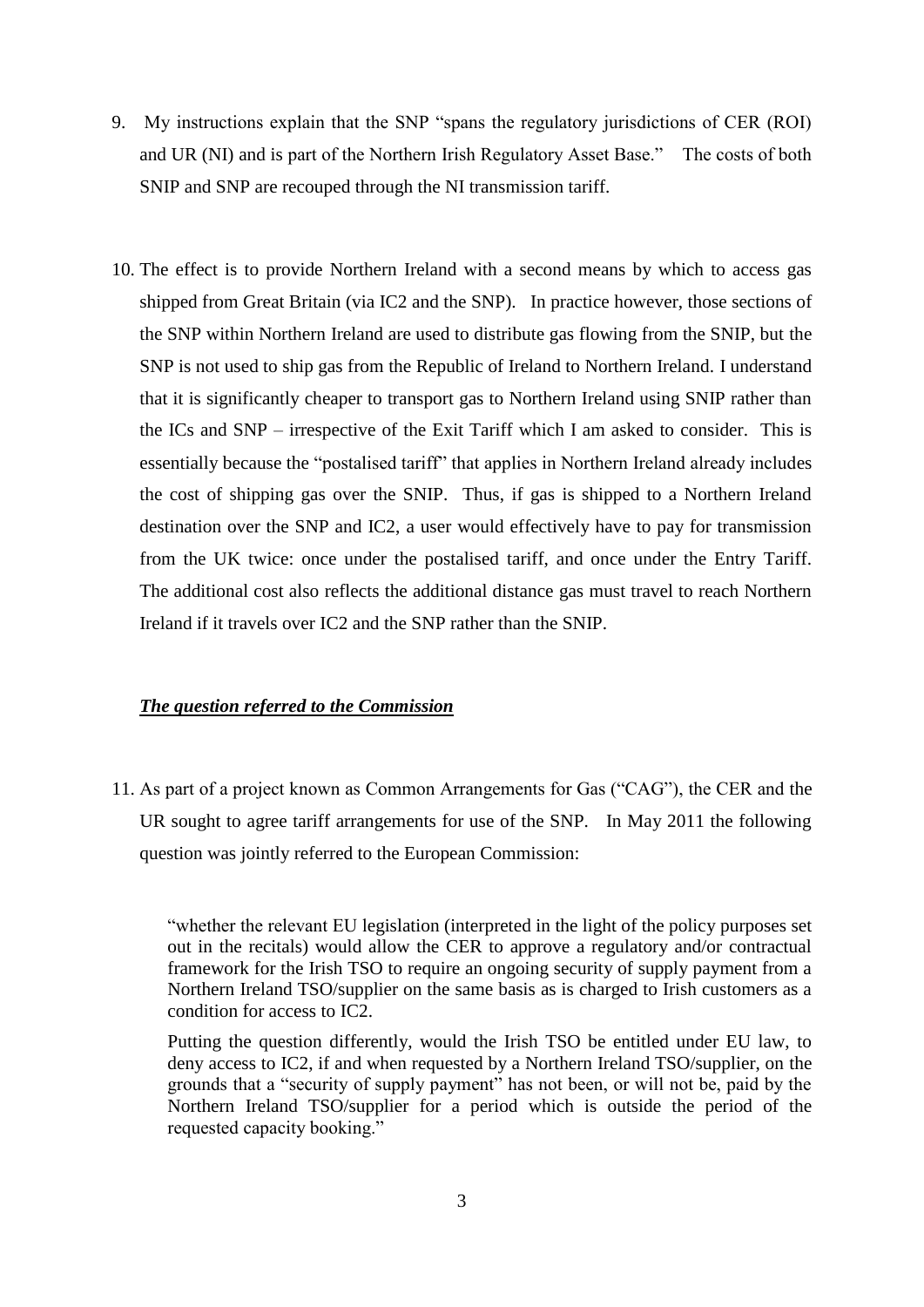- 12. The letter of referral explained that such a charge "would be on the same basis as that imposed on customers in Ireland for the corresponding security of supply benefit accruing to Ireland from IC2 ... [and] based on, and proportionate to, the security of supply benefit deemed to accrue to Northern Ireland customers from access to IC2". It did not provide other details of the proposed tariff.
- 13. On 19 October 2011, the Commission provided an answer. It concluded that:

"A fair proportion of the costs associated with ensuring security of supply benefits can be reflected in the tariffs associated with transporting gas to Northern Ireland from Ireland approved by the Commission for Energy Regulation. Provided it can be justified and does not lead to arbitrarily higher tariffs, the Irish transmission system operator may also reflect these security of supply benefits in the difference between tariffs for long and short term capacity. However, it is not possible to place an ongoing charge on a system user who may wish to only use the system on a small number of occasions as a precondition for access to the system...

In answer to the joint question set out in your letter, and based on the information since provided by the two regulatory authorities, DG Energy considers that it is not possible for the Irish national regulatory authority to approve a regulatory framework which would require Northern Ireland entities to pay an ongoing security of supply charge in order to have access to the Irish transmission system and to deny access to the Irish transmission system to Northern Ireland entities who have not paid this charge."

14. As the letter goes on to note, the views that it expresses are not legally binding.

## *Current tariffs*

15. Gas that enters the Gaslink system at Moffat is subject to an entry tariff ("the Entry Tariff"). In the last two years when the CER set the Entry Tariff, it did so in the expectation that there would be no bookings for exit to the SNP. It therefore sought to make full recovery of the costs of the ICs through the Entry Tariff, namely  $\epsilon$ 50m per annum. The CER has explained that in principle it seeks to recover the revenues needed to operate the ICs from two revenue streams: the Entry Tariff and the Exit Tariff. Nevertheless, in the absence of any expected bookings for exit to the SNP, it seeks to make full recovery through the Entry Tariff.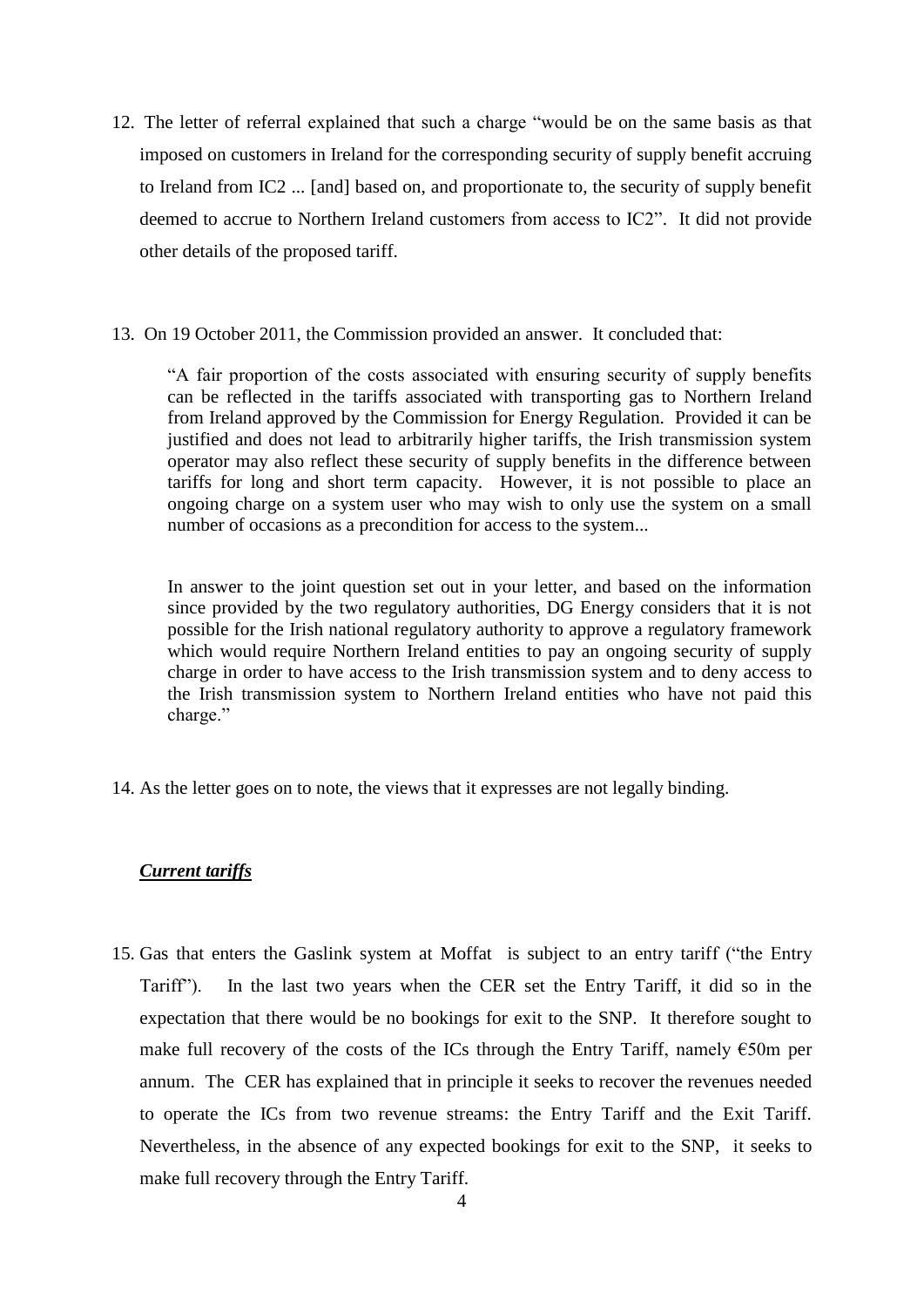- 16. In the event that bookings were to be made to ship gas to Northern Ireland over the SNP, the Entry Tariff would be payable in addition to the Exit Tariff. The CER would apply a K factor to the tariff for the following year to reflect any over recovery arising out of tariff revenue it had received.
- 17. The Exit Tariff is set out and explained in a Decision Paper published by the CER on 27 July 2012 ("the Decision Paper"). It explains that the CER's objective is "to ensure that SNP shippers contribute proportionately to the costs and benefits of IC2 and the onshore Scotland system." As the Decision Paper explains:

"The methodology involves a calculation of the annual required revenue associated with IC2 and seeks to allocate this ongoing cost (circa  $\epsilon$ 21.25m) pro rata to the maximum supply which may be made available to shippers in Ireland ( $\epsilon$ 16.420m) and to shippers on the SNP  $(64.829m)$ ."

- 18. As already noted, the CER does not anticipate any bookings to ship gas to Northern Ireland over the SNP. In calculating the tariff, it has set a "Default Daily Tariff" that applies in the absence of any forecast bookings. The practical effect is that if gas was shipped to Northern Ireland over the SNP for ten days at full capacity, the full contribution of €4.289m sought towards the costs of IC2 would be recovered.
- 19. An exit tariff is payable wherever gas leaves the Gaslink System. In the case of gas shipped over the ICs for onward distribution within the Republic of Ireland, there is no exit tariff payable at the point that gas leaves the ICs at Gormanston as the gas remains within the Gaslink system. Thus, to use a simplified example, if gas is shipped from Moffat to Dublin then the Entry Tariff will be payable which contributes to the cost of the ICs at Moffat and an exit tariff will be payable that seeks to recover costs of the infrastructure from Gormanston to Dublin.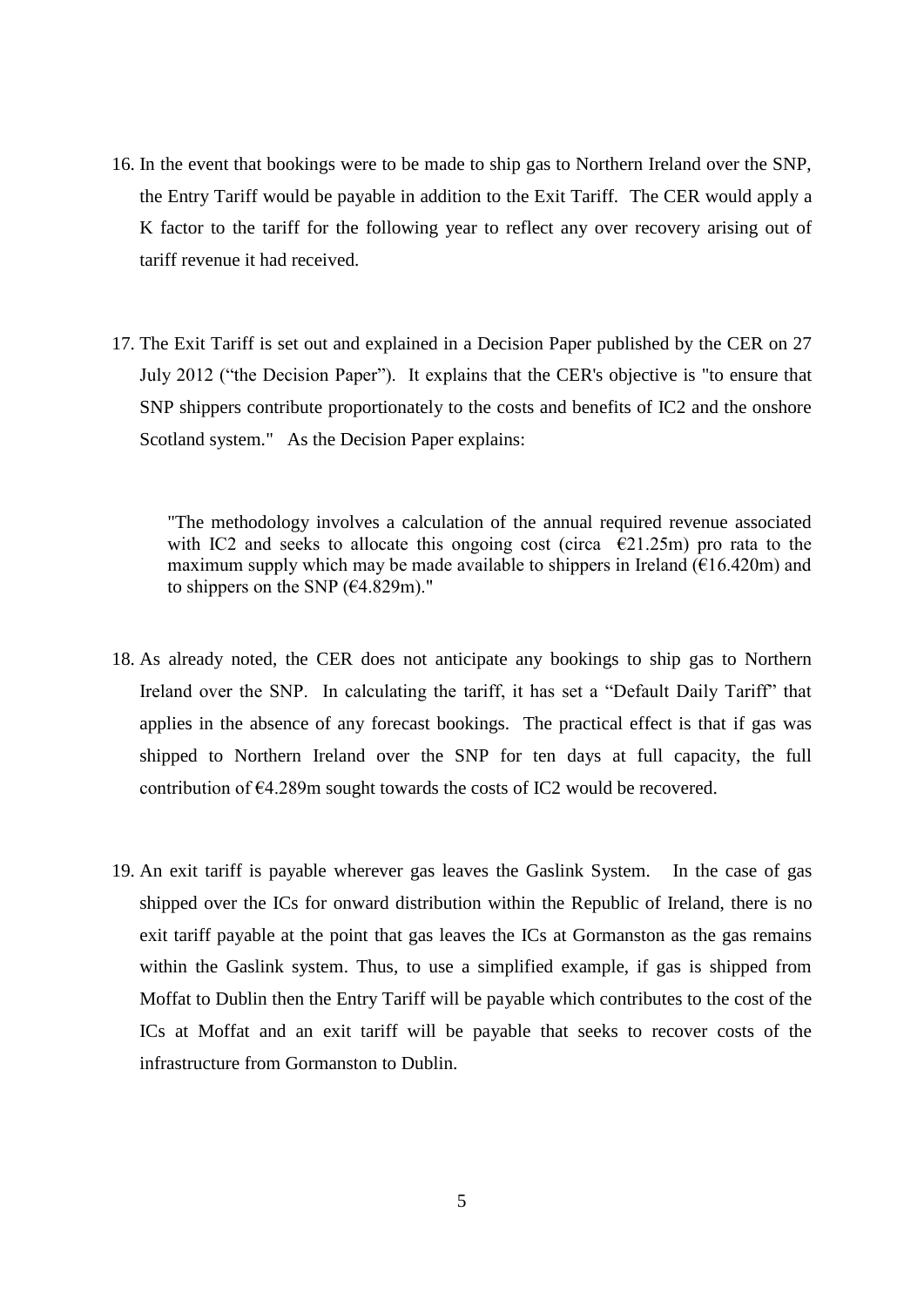#### **The arguments of the UR and the CER**

- 20. In a letter of 23 November 2012, the UR has raised four objections to this tariff:
- 21. Discrimination and cross-subsidy: security of supply principles have been used to apply the IC standby cost only at the Gormanston exit point, and not at any other exit point within the Republic of Ireland. As a result, there is an additional charge (over and above the usual IC charge only payable at Gormanston). The consequence is that a Northern Ireland shipper will pay more for using the ICs than a shipper in the Republic of Ireland, and yet receives substantially less security of supply benefit from the IC system compared to a Republic of Ireland shipper. The UR contends that this amounts to a cross-subsidy.
- 22. Cost reflectivity: the UR argues that the Exit Tariff is not reflective of the costs of Northern Ireland shippers using IC2, but has been based instead on a proportion of the overall revenues required for the IC system. The SNP only connects to IC2, and not IC1. Moreover, the effect is that NI shippers have to pay IC costs twice, as they already have to pay the Entry Tariff. Such a high tariff raises concerns about its impact on emergency situations.
- 23. Transparency: the methodology is not transparent and results in arbitrary tariffs as it appears that no analysis of the security of supply benefits for NI has been carried out. Moreover, CER has made clear that capacity has not been reserved for NI and may not be available on a peak day.
- 24. Facilitate efficient gas trade and competition: NI shippers have already pointed out that they do not intend to use the SNP due to the high costs of using the entry point. The tariff could lead to perverse investment decisions in the long, ie: additional pipelines or capacity.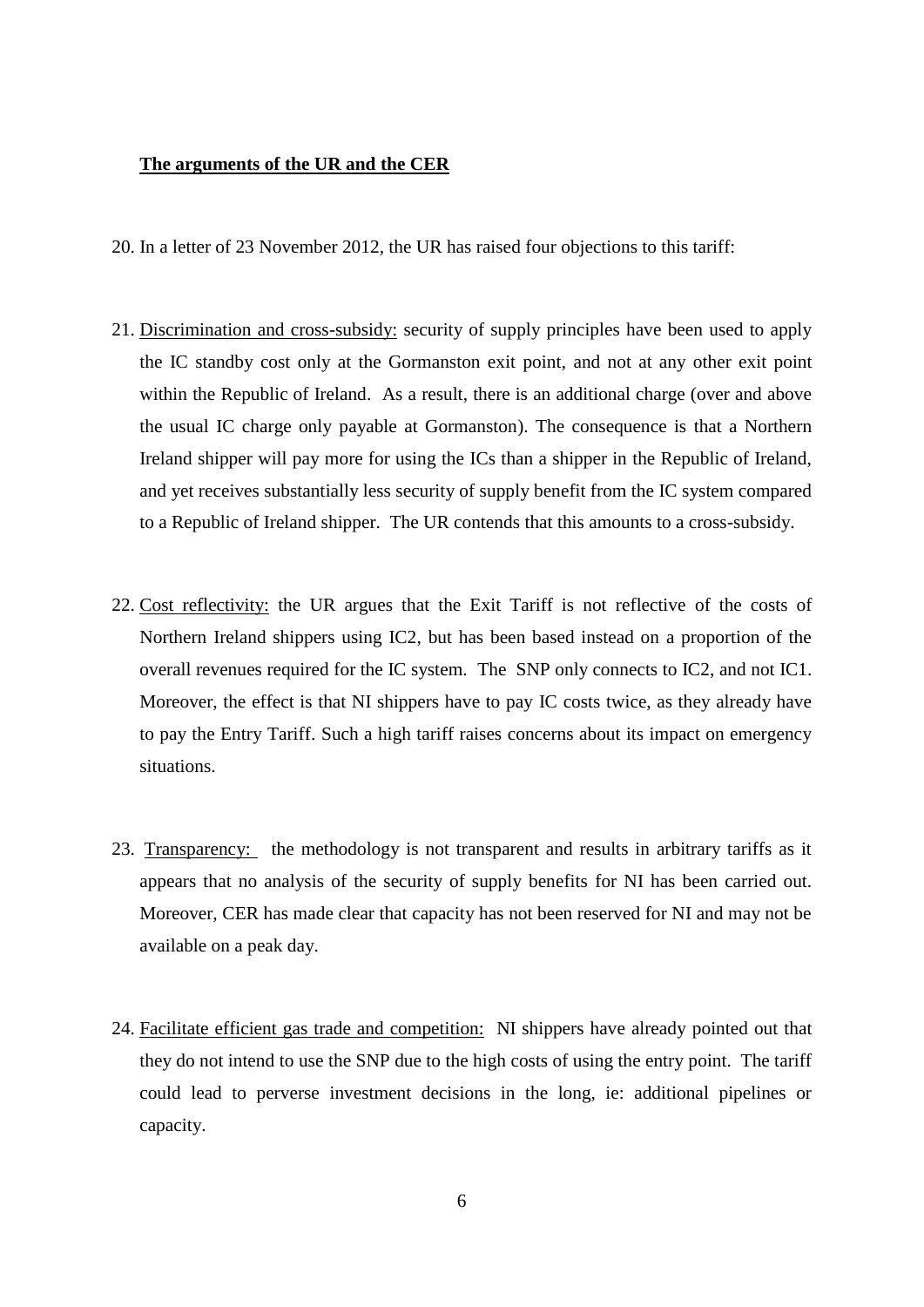25. The CER replied on 8 February 2013. It made the following general points:

- a. Northern Ireland consumers obtain a security of supply benefit from the IC whether or not they use it. The Commission made clear that security of supply could be taken into account in tariffs.
- b. The Regulator had a discretion to chose to recover the cost from those who actually use the assets, even if as a result the charges are higher than would be the case if all potential users were required to finance it.
- c. In practice all consumers in the Republic of Ireland pay the IC tariff because the Irish wholesale gas price is determined by the GB NBP price plus the cost of transporting the gas across the ICs so that all shippers can and will price up to that market clearing price.
- d. There is no ongoing security of supply charge for access to the Irish transmission system.
- e. Charges are based on cost considerations, rather than the benefits to users.
- f. To charge "pay when you use" Northern Ireland shippers the same unit tariff as "pay whether or not you use" Republic of Ireland shippers would amount to unfair discrimination.
- g. Given the low expected usage of this "standby" exit point, it is likely that such a tariff will be higher than tariffs that will apply at other "non standby" or "captive" exit.
- 26. As to the specific points set out in the UR's letter of 23 November 2012, the CER gave the following response.
- 27. Security of supply : the starting point for the tariff is the costs of "standby operation": ie 17 mscm/d – the capacity of IC1. Those costs are pro-rated by  $5/(17+5)$  to the SNP exit.
- 28. Discrimination and cross-subsidy: producers at other entry points (eg Inch) argue they provide security of supply and are remunerated by the ability to price up to the market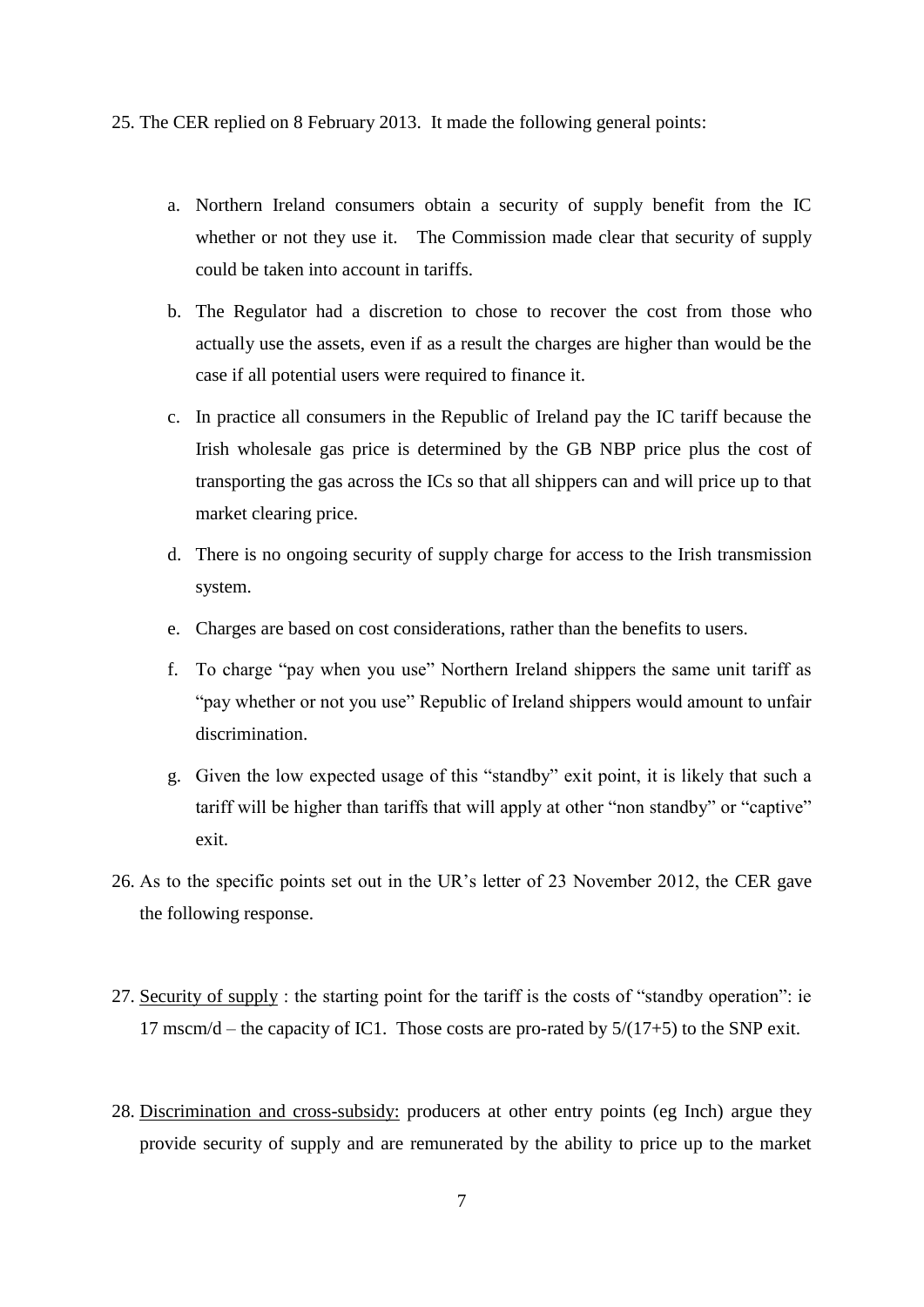clearing price. Thus, all customers and shippers in the Republic of Ireland pay the same price.

- 29. Cost reflectivity: the allocation of costs of security of supply attributed to Northern Ireland and the Republic of Ireland is based on the respective maximum capacities that may be called upon by Northern Ireland and Republic of Ireland shippers. The supposed "double counting" is "nothing more than a function of unanticipated short term bookings in the context of an ex ante tariff setting methodology." It is not uncommon for the cost of infrastructure used only in emergencies to be high.
- 30. As to the possibility of perverse investment decisions, there is nothing perverse about allocating a fair proportion of the costs associated with ensuring security of supply benefits in the tariffs associated with transporting gas to Northern Ireland from Ireland.

#### **Legislative framework**

31. In 2009, the European Union adopted the so-called Third Energy Package of directives and regulations concerning the internal markets for gas and electricity ("the Third Package"). Specific provisions concerning gas transmission are contained in Directive 2009/73/EC concerning common rules for the internal market in natural gas ("the Gas Directive"), and Regulation (EC) No. 715/2009 on conditions for access to the natural gas transmission networks ("the Access Regulation") .

## *The Gas Directive*

32. Recital 1 describes the role of the internal market, including cross-border trade, and its contribution to security of supply:

"The internal market in natural gas, which has been progressively implemented throughout the Community since 1999, aims to deliver real choice for all consumers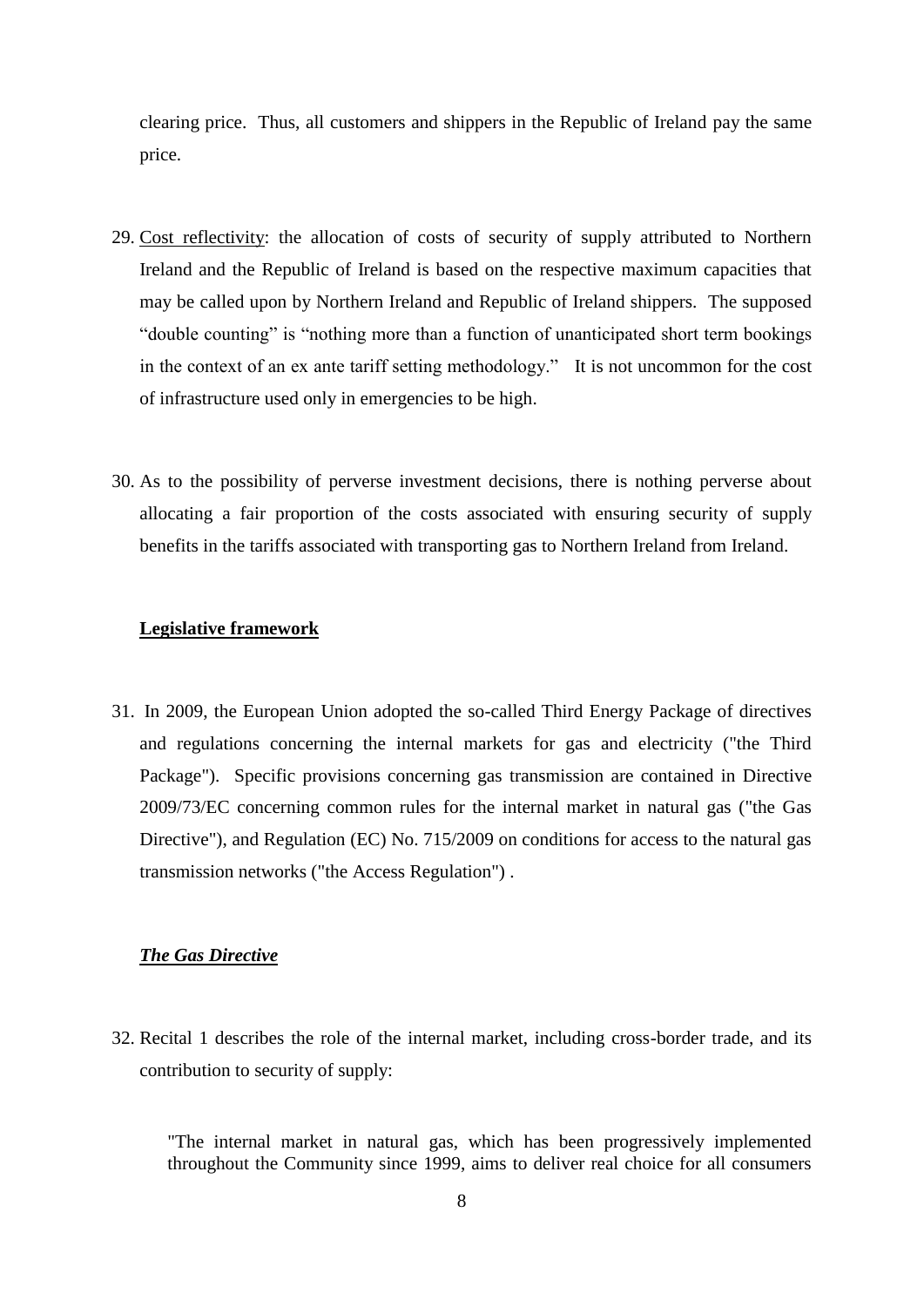of the European Union, be they citizens or businesses, new business opportunities and more cross-border trade, so as to achieve efficiency gains, competitive prices, and higher standards of service, and to contribute to security of supply and sustainability." (emphasis added)

33. Article 13(2) sets out an obligation on Transmission System Operators ("TSOs") to invest in sufficient cross border capacity:

"Each transmission system operator shall build sufficient cross-border capacity to integrate European transmission infrastructure accommodating all economically reasonable and technically feasible demands for capacity and taking into account security of gas supply." (emphasis added)

34. Article 32 sets out the requirement for third party access to the transmission system:

"(1) Member States shall ensure the implementation of a system of third party access to the transmission and distribution system, and LNG facilities based on published tariffs, applicable to all eligible customers, including supply undertakings, and applied objectively and without discrimination between system users. ...

(2) Transmission system operators shall, if necessary for the purpose of carrying out their functions including in relation to cross-border transmission, have access to the network of other transmission system operators." (emphasis added)

# *The Access Regulation*

35. Recital 19 of the Access Regulation sets out the general principle of an entry-exit system:

"To enhance competition through liquid wholesale markets for gas, it is vital that gas can be traded independently of its location in the system. The only way to do this is to give network users the freedom to book entry and exit capacity independently, thereby creating gas transport through zones instead of along contractual paths." (emphasis added)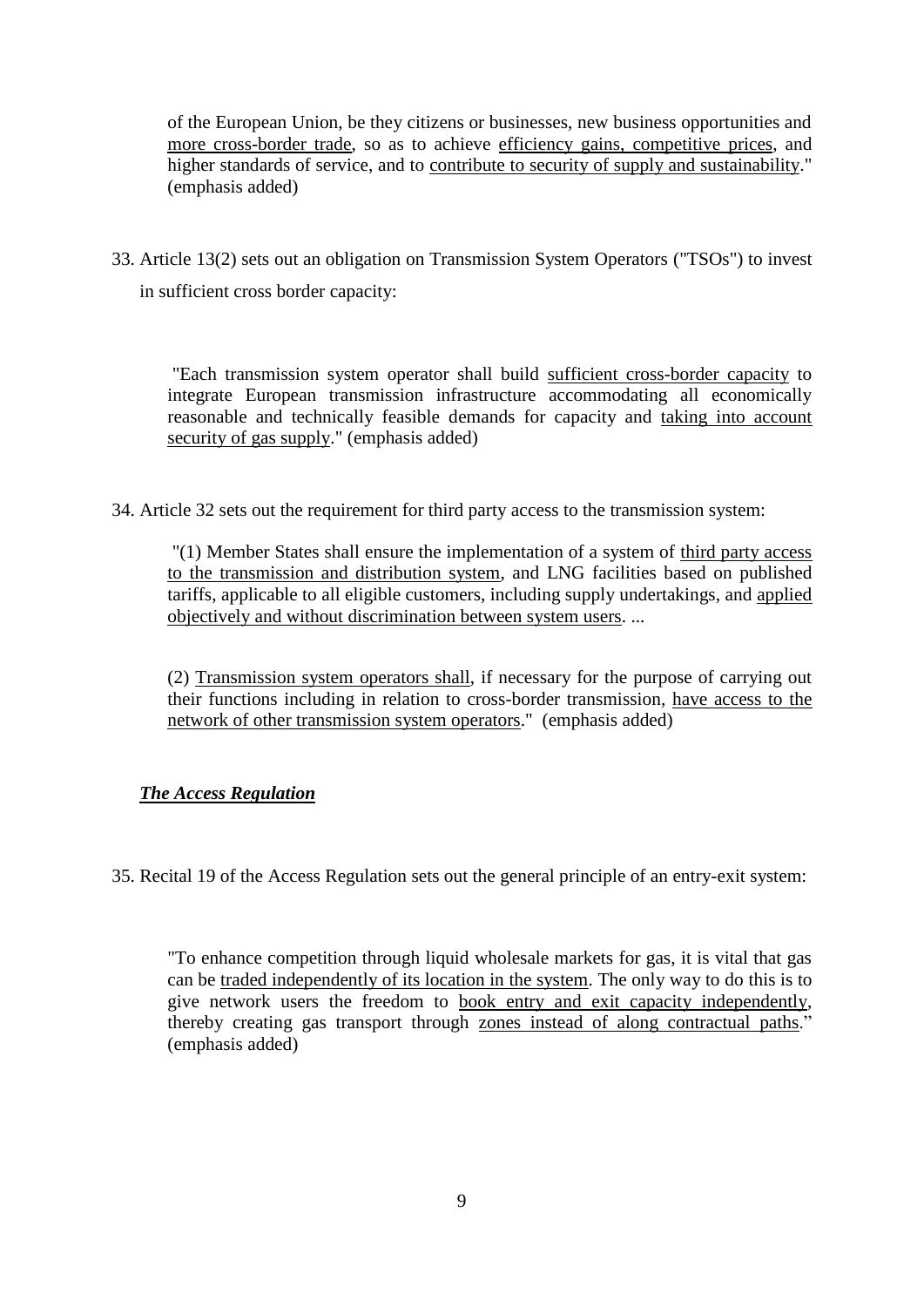36. Article 13 sets out certain requirements as to tariffs, and makes clear that recoverable costs can take account of the need for system integrity, which will include the cost of guaranteeing security of supply:

"(1) Tariffs, or the methodologies used to calculate them, ... shall be transparent, take into account the need for system integrity and its improvement and reflect the actual costs incurred ... Tariffs, or the methodologies used to calculate them, shall facilitate efficient gas trade and competition, while at the same time avoiding cross-subsidies between network users ... Tariffs for network users shall be non-discriminatory and set separately for every entry point into or exit point out of the transmission system ... network charges shall not be calculated on the basis of contract paths. ...

(2) Tariffs for network access shall neither restrict market liquidity nor distort trade across borders of different transmission systems." (emphasis added)

37. Article 14 makes provisions for availability of both short term and long-term services and their relative pricing:

 $''(1)$  ... (c) offer to network users both long and short-term services. ...

(2) Transport contracts signed with non-standard start dates or with a shorter duration than a standard annual transport contract shall not result in arbitrarily higher or lower tariffs that do not reflect the market value of the service, in accordance with the principles laid down in Article 13(1)." (emphasis added)

# *Security of Supply Regulation*

38. Regulation (EU) No 994/2010 concerning measures to safeguard security of gas supply ("The SoS Regulation") sets out the policy behind and requirements for emergency planning and minimum infrastructure requirements in the light of security of supply considerations. The guiding principles behind the SoS Regulation are solidarity between Member States, and a reliance as far as possible on market mechanisms of a functioning internal market for coping with disruptions to supply.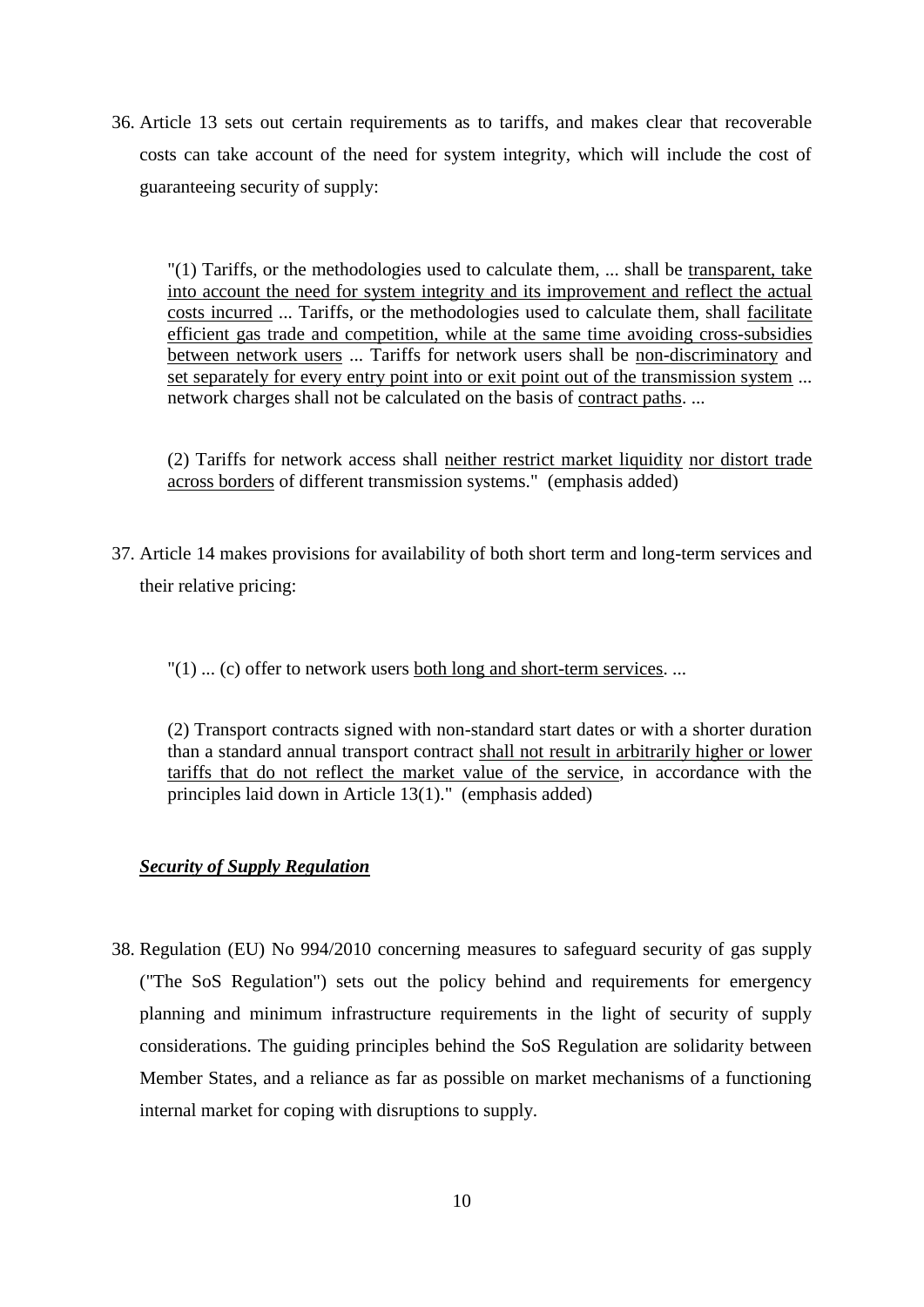39. Recital 12 states:

"For a well functioning internal gas market it is essential that measures taken to safeguard the security of gas supply do not unduly distort competition or the effective functioning of the internal gas market." (emphasis added)

40. Recital 20 explains further:

"This Regulation should enable natural gas undertakings and customers to rely on market mechanisms for as long as possible when coping with disruptions. It should also provide for emergency mechanisms to be used when markets alone are no longer able to deal adequately with a gas supply disruption. Even in an emergency, marketbased instruments should be given priority to mitigate the effects of the supply disruption." (emphasis added)

41. Recital 22 adds:

"... a comprehensive and effective common approach to security of supply is required, particularly transparency, solidarity and non-discriminatory policies compatible with the functioning of the internal market, avoiding market distortions and the undermining of market responses to disruptions." (emphasis added)

42. Infrastructure requirements are set out in Article 6, which requires inter alia sufficient capacity in infrastructure sufficient to guard against "disruption of the single largest gas infrastructure", and prescribes that all cross-border interconnections between Member States are to have bi-directional capacity.

### **Analysis**

43. In my view the CJEU would be likely to hold the Exit Tariff to be unlawful. I recognise the force of the essential point made by the CER: Northern Ireland shippers and consumers enjoy a security of supply benefit even where no gas is shipped to Northern Ireland over the ICs and SNP. The CER has not imposed a standing charge for security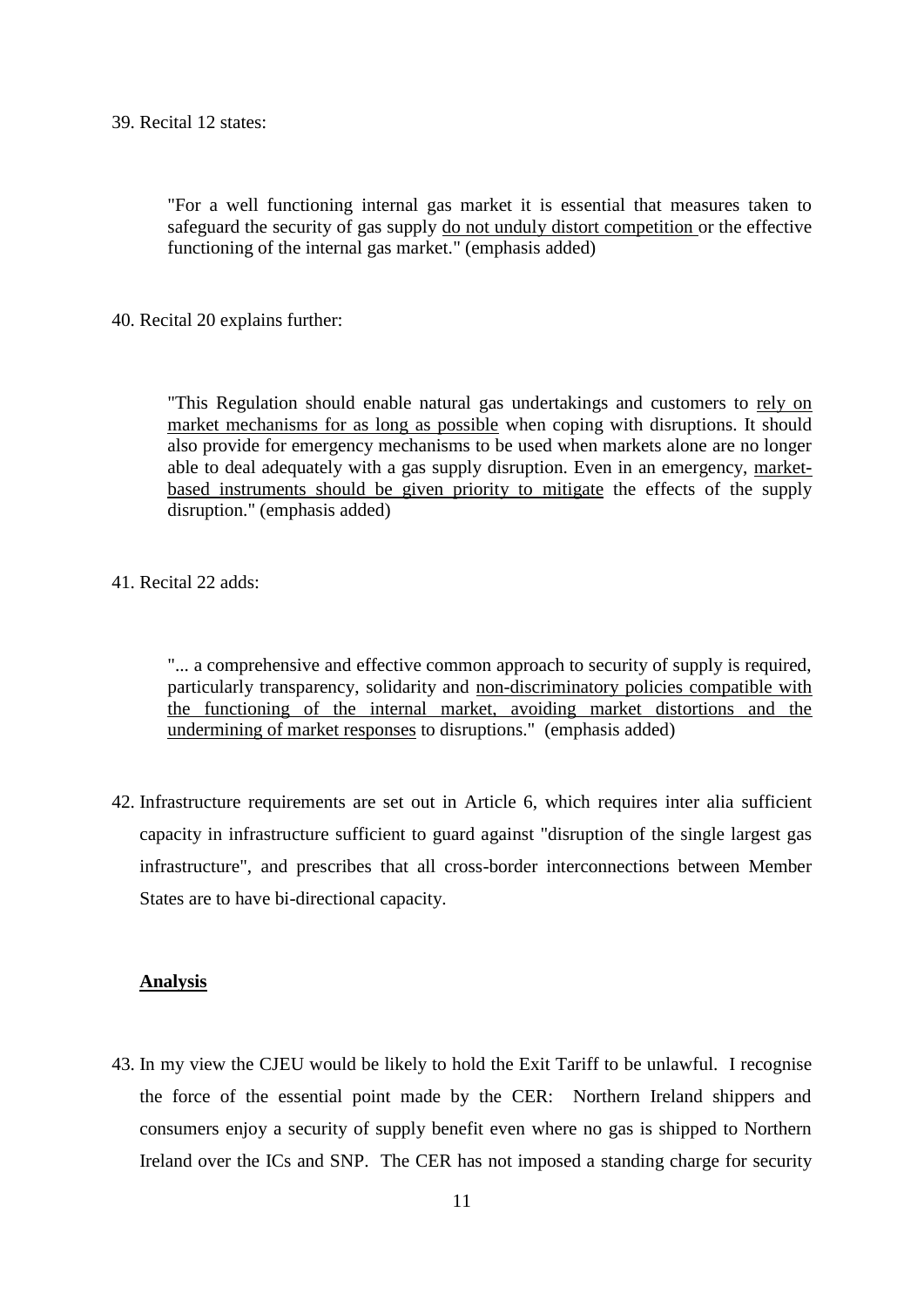of supply, but has instead sought to recover a pro-rated contribution to the costs of the ICs in the form of the Exit Tariff, payable only when and if IC2 is used to ship gas to Northern Ireland via the SNP.

- 44. The central reason why I consider this approach to be contrary to EU law, however, is that the practical effect of the way in which the CER sets it tariffs is that Northern Ireland shippers<sup>3</sup> pay two sets of contributions to the costs of operating the ICs whereas shippers transporting gas from Moffat and serving consumers in the Republic of Ireland pay only one. The Entry Tariff, payable at Moffat by all such shippers (irrespective of final destination) is calculated so as to recover the full cost of operating the ICs. Shippers who also pay the Exit Tariff then pay an additional set of contributions to that cost.
- 45. Whilst any over-recovery of costs of the IC may lead to the application of a K factor in the following year, it nevertheless remains the case that a shipper which has transported gas from IC2 into the SNP in a particular year will have paid two sets of contributions to the costs of the ICs, whereas a shipper that transports the same quantity of gas over IC2 for onward distribution within the Republic of Ireland will only pay one such contribution.
- 46. In my view, this central objection can be characterised in EU law in a number of ways. The Exit Tariff gives rise to discrimination amongst shippers: shippers to Northern Ireland pay an exit charge which imposes a second set of contributions to the cost of the IC, whilst shippers to destinations within the Republic of Ireland do not.<sup>4</sup>
- 47. Such discrimination is capable of being justified if proportionate to a legitimate aim. The justification advanced is essentially to obtain a fair contribution to the cost of security of supply from Northern Ireland shippers.

1

 $3$  Ie: shippers who transport gas from Moffat to Northern Ireland via the IC and SNP.

<sup>&</sup>lt;sup>4</sup> It may potentially involve indirect nationality discrimination.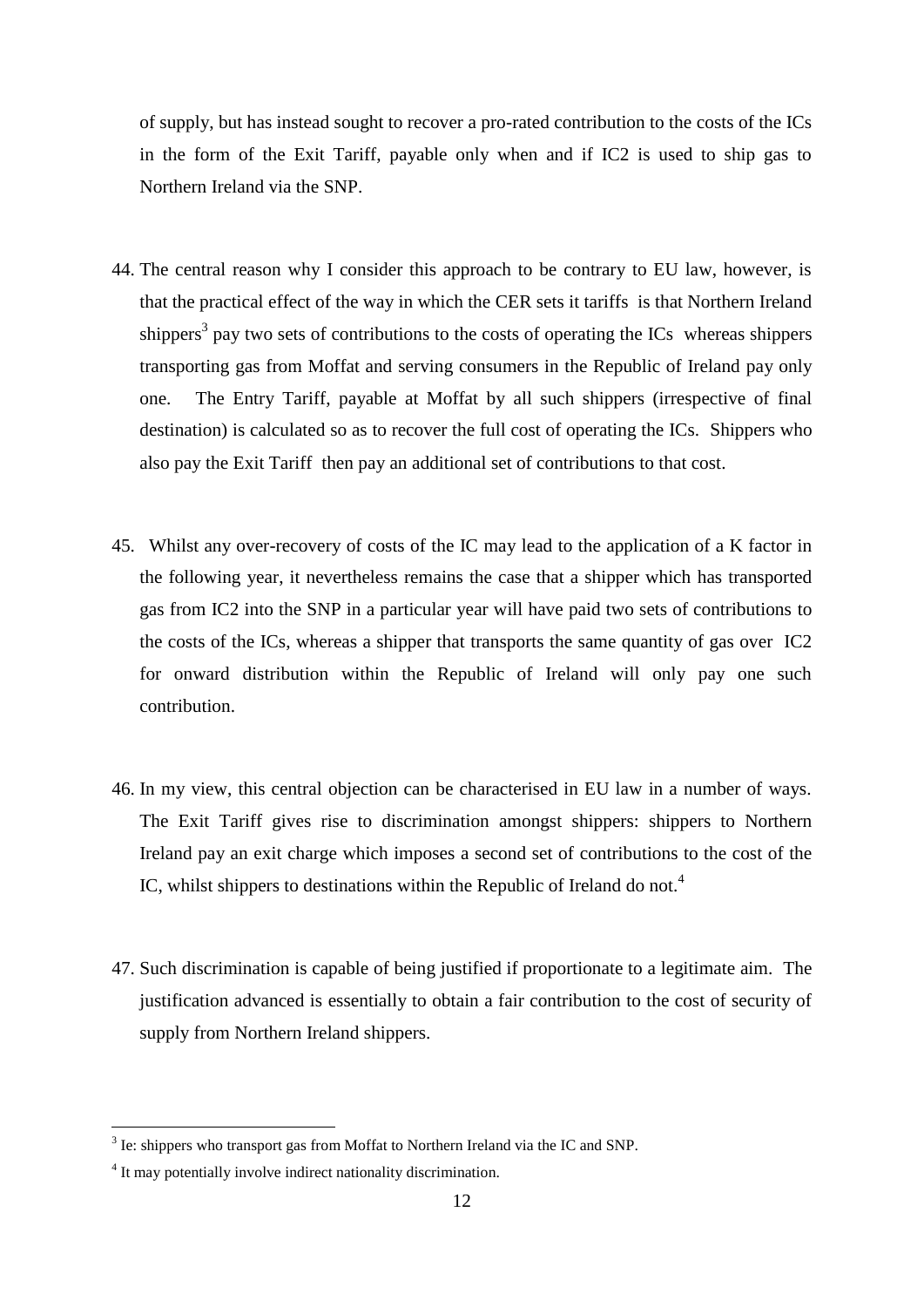- 48. In my view the CJEU would be likely to hold the justification to be insufficient to impose a higher charge for security of supply at one particular exit point than at any other, based on a second set of contributions to the cost of the IC.
- 49. Moreover, in order to avoid over-recovery, the Entry Tariff is set in part by reference to the revenue raised (or expected to be raised) by the Exit Tariff. Article 13(1) requires tariffs to be "set separately for every entry point into or exit point out of the transmission system". That reflects the charging model by way of zones rather than contractual paths, as set out in recital 19. Thus, it might also be said that the Exit Tariff is based on the costs of a particular contractual path to that exit point, given that the Exit Tariff seeks to recover the cost associated with transport of gas along a specific path from Moffat *via* IC2 to Gormanston.
- 50. Overall I consider that the CJEU would conclude that the imposition of an additional tariff could not be justified in those circumstances.
- 51. It might be objected to this analysis by the CER that it gives rise to a problem of freeriding: Northern Ireland shippers and consumers continue to enjoy a security of supply benefit even when no gas is shipped from IC2 to SNP. In my view there are two answers to this. First, such "free-riding" may also occur in the Republic of Ireland by customers who are not charged an additional contribution to the cost of IC to reflect of security of supply.<sup>5</sup> By way of example, an industrial installation that needs only occasional access to gas supplies also enjoys a security of supply benefit at other times. <sup>6</sup> Secondly, the Exit Tariff in any event does not impose a charge upon all "free-riding" users. Instead, it imposes an additional charge on those who actually do make use of this facility, that is not based upon the costs of security of supply enjoyed by that particular user.

<u>.</u>

 $<sup>5</sup>$  For the avoidance of doubt, I do not suggest such free riding is illegal, but rather that the possible scope for</sup> free-riding does not justify the terms of the Exit Tariff.

<sup>6</sup> One might envisage a site that has gas storage facilities, or has alternative sources of power.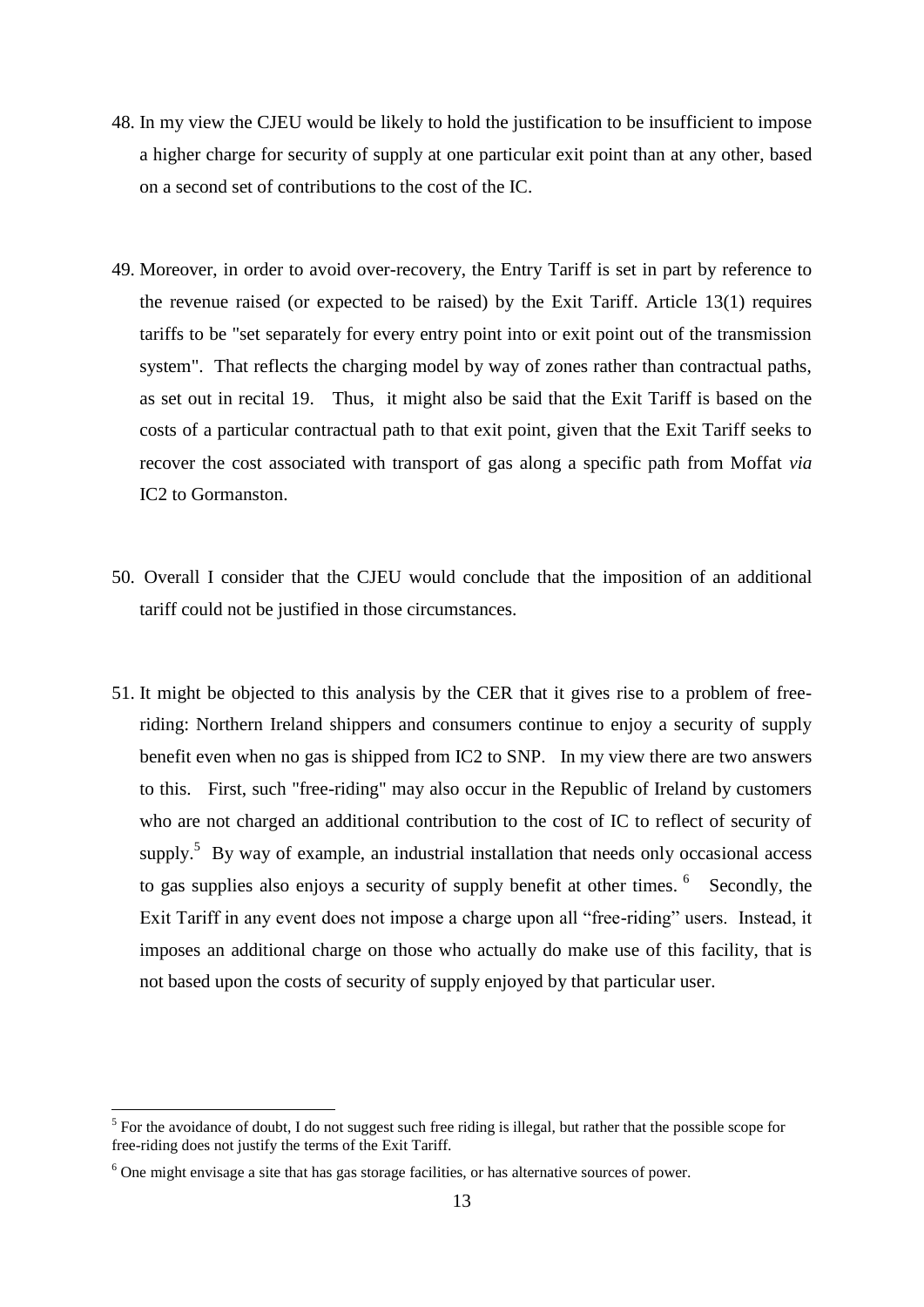- 52. As to the question of cost reflectivity, there is clearly a sense in which the Exit Tariff is reflective of costs: it is designed to recover a proportion of the costs of operating the ICs. Moreover, the CER enjoys a measure of discretion in how it fixes prices on the basis of  $\cos$ ts.<sup>7</sup> As already noted, the purpose of this charge is contribute to the cost of security of supply. The difficulty, however, is the effect is to levy a higher charge for security of supply at one particular exit point, based on a second set of contributions to the cost of the IC.
- 53. In my view, there are other ways in which this central objection may be characterised. The Exit Tariff also serves to "distort trade across borders" and to distort competition: Art 13 of the Access Regulation. I recognise that the economics of shipping gas to Northern Ireland via the ICs are such that such an export is uneconomic in any event, but in my view that is not a complete answer to the point. The presence of the Exit Tariff nevertheless serves to alter investment incentives in Northern Ireland and may potentially render more attractive alternative sources of supply which may be otherwise less efficient.
- 54. More generally, I consider that the CJEU would take the view that the imposition of the Exit Tariff is in tension with the broad aims of the relevant legislative provisions I have set out above: to facilitate cross border trade and security of supply.
- 55. Outside the scope of the Third Package, the Exit Tariff might fall to be construed as a measure having the equivalent effect to a quantitative restriction on exports, contrary to Article 35 TFEU.<sup>8</sup> Such a measure is capable of justification pursuant to Article 36 TFEU, but must restrict intra-EU trade no more than is absolutely necessary.<sup>9</sup> For essentially the reasons already set out, I do not think that such a justification would be made out in this case.

1

<sup>7</sup> Case C-438/04 *Mobistar* [2006] ECR I-6675, para 34.

<sup>8</sup> See eg Case C-388/95 *Belgium v Spain* [2000] ECR I-3123 para 41. In the alternative, it also seems at least possible to me that the Exit Tariff might fall to be considered a measure equivalent to an export duty contrary to Article 30 TFEU: Case 24/68 *Commission v Italy* [1969] ECR 193. Given the conclusions I have reached in this Advice I have not conducted the legal research necessary to reach a concluded view on that question.

<sup>9</sup> See, eg Case 72/83 *Campus Oil v Minister for Industry and Energy* [1984] ECR 2727 para 31.